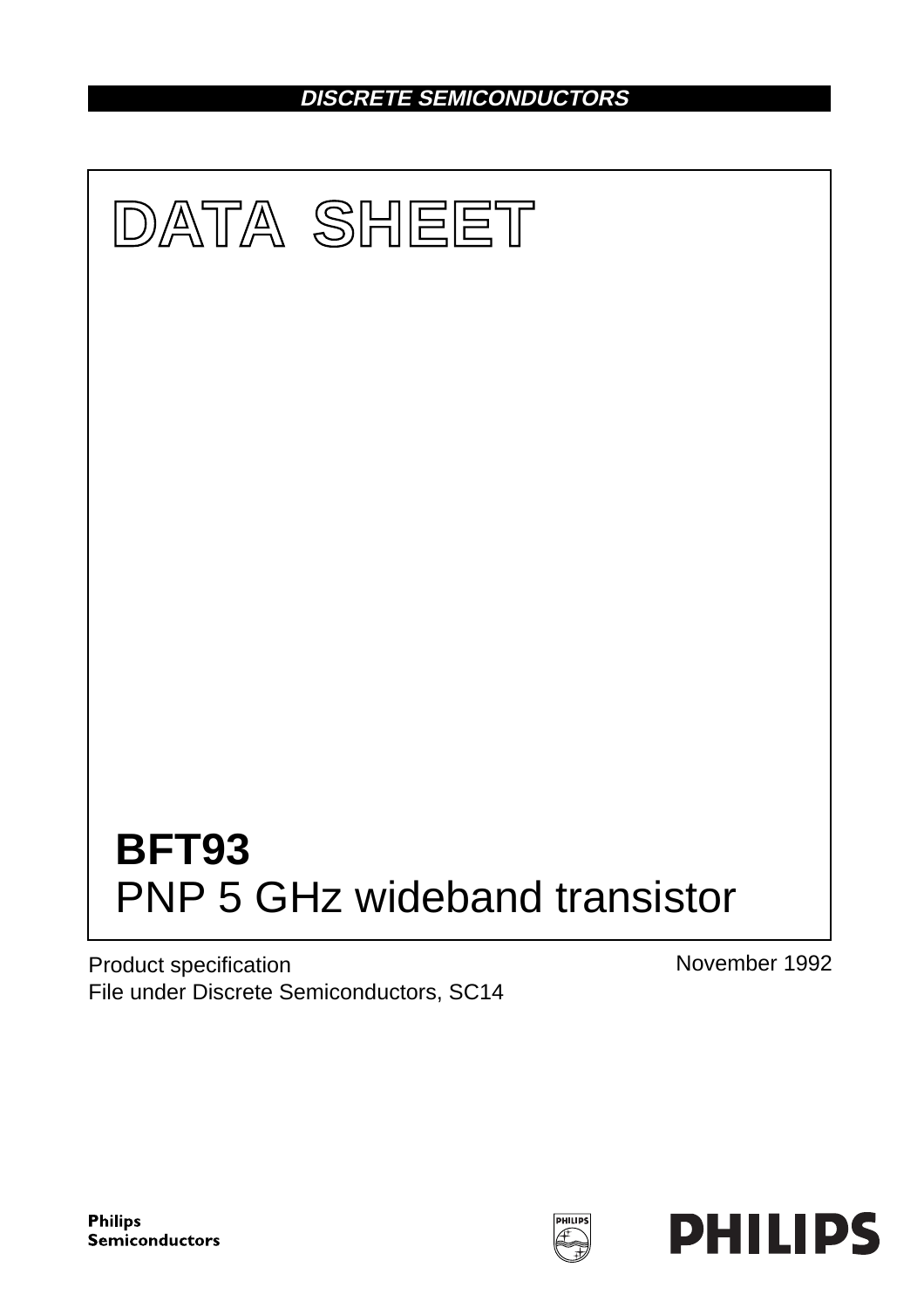## **DESCRIPTION**

PNP transistor in a plastic SOT23 envelope.

It is primarily intended for use in RF wideband amplifiers, such as in aerial amplifiers, radar systems, oscilloscopes, spectrum analyzers, etc. The transistor features low intermodulation distortion and high power gain; due to its very high transition frequency, it also has excellent wideband properties and low noise up to high frequencies.

NPN complements are BFR93 and BFR93A.



## **QUICK REFERENCE DATA**

| <b>SYMBOL</b>          | <b>PARAMETER</b>              | <b>CONDITIONS</b>                                                                                                                   | TYP. | MAX.                     | <b>UNIT</b> |
|------------------------|-------------------------------|-------------------------------------------------------------------------------------------------------------------------------------|------|--------------------------|-------------|
| V <sub>CBO</sub>       | collector-base voltage        | open emitter                                                                                                                        |      | $-15$                    | V           |
| <b>V<sub>CEO</sub></b> | collector-emitter voltage     | open base                                                                                                                           |      | $-12$                    | V           |
| $I_c$                  | DC collector current          |                                                                                                                                     |      | $-35$                    | mA          |
| $P_{\text{tot}}$       | total power dissipation       | up to $T_s = 95$ °C; note 1                                                                                                         |      | 300                      | mW          |
| $f_T$                  | transition frequency          | $I_C = -30$ mA; $V_{CF} = -5$ V; f = 500 MHz;<br>$T_i = 25 °C$                                                                      | 5    |                          | GHz         |
| $C_{re}$               | feedback capacitance          | $I_C = -2$ mA; $V_{CE} = -5$ V; f = 1 MHz                                                                                           | 1    | $\overline{\phantom{0}}$ | pF          |
| G <sub>UM</sub>        | maximum unilateral power gain | $I_C = -30$ mA; $V_{CE} = -5$ V; f = 500 MHz;<br>$T_{amb}$ = 25 °C                                                                  | 16.5 | $\overline{\phantom{0}}$ | dB          |
| F                      | noise figure                  | $I_C = -10$ mA; $V_{CF} = -5$ V; f = 500 MHz;<br>$T_{amb}$ = 25 °C                                                                  | 2.4  |                          | dB          |
| $V_{o}$                | output voltage                | $d_{\text{im}} = -60$ dB; $I_C = -30$ mA;<br>$V_{CF} = -5 V$ ; R <sub>1</sub> = 75 $\Omega$ ;<br>$f_{(p+q-r)} = 493.25 \text{ MHz}$ | 300  |                          | mV          |

### **Note**

1.  $T_s$  is the temperature at the soldering point of the collector tab.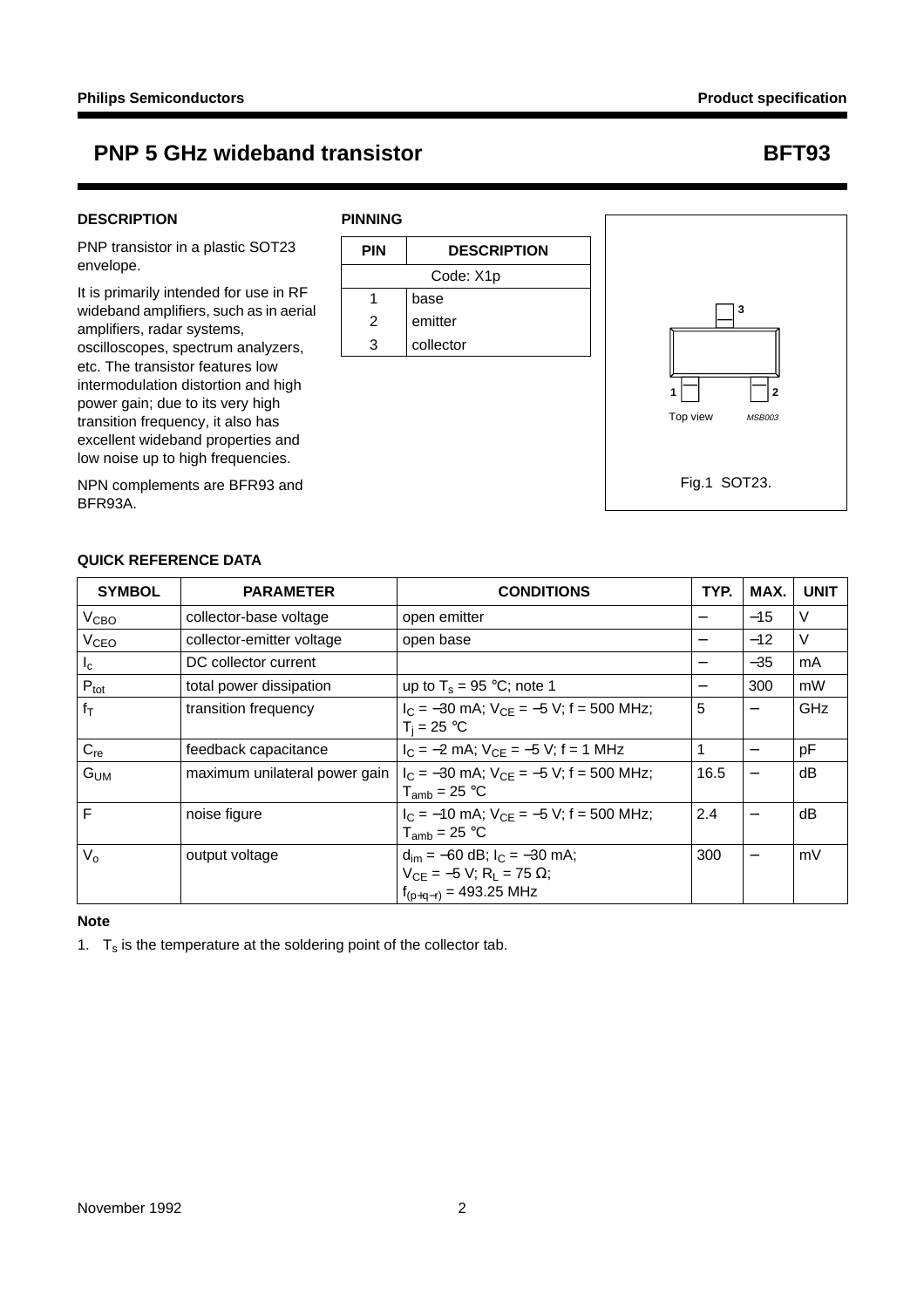## **LIMITING VALUES**

In accordance with the Absolute Maximum System (IEC 134).

| <b>SYMBOL</b>    | <b>PARAMETER</b>          | <b>CONDITIONS</b>           | MIN.                     | MAX.  | <b>UNIT</b> |
|------------------|---------------------------|-----------------------------|--------------------------|-------|-------------|
| V <sub>CBO</sub> | collector-base voltage    | open emitter                |                          | $-15$ | ∖           |
| V <sub>CEO</sub> | collector-emitter voltage | open base                   |                          | $-12$ | ν           |
| V <sub>EBO</sub> | emitter-base voltage      | open collector              |                          | $-2$  |             |
| $I_{\rm C}$      | DC collector current      |                             |                          | $-35$ | mA          |
| $I_{CM}$         | peak collector current    | $f > 1$ MHz                 |                          | $-50$ | mA          |
| $P_{\text{tot}}$ | total power dissipation   | up to $T_s = 95$ °C; note 1 |                          | 300   | mW          |
| stg              | storage temperature       |                             | $-65$                    | 150   | °C          |
|                  | junction temperature      |                             | $\overline{\phantom{m}}$ | 175   | °C          |

## **THERMAL RESISTANCE**

| <b>SYMBOL</b> | <b>PARAMETER</b>                                         | <b>CONDITIONS</b>             | <b>THERMAL RESISTANCE</b> |
|---------------|----------------------------------------------------------|-------------------------------|---------------------------|
| $R_{th i-s}$  | I thermal resistance from junction to<br>soldering point | up to $T_s = 70$ °C; (note 1) | 260 K/W                   |

## **Note**

1.  $T_s$  is the temperature at the soldering point of the collector tab.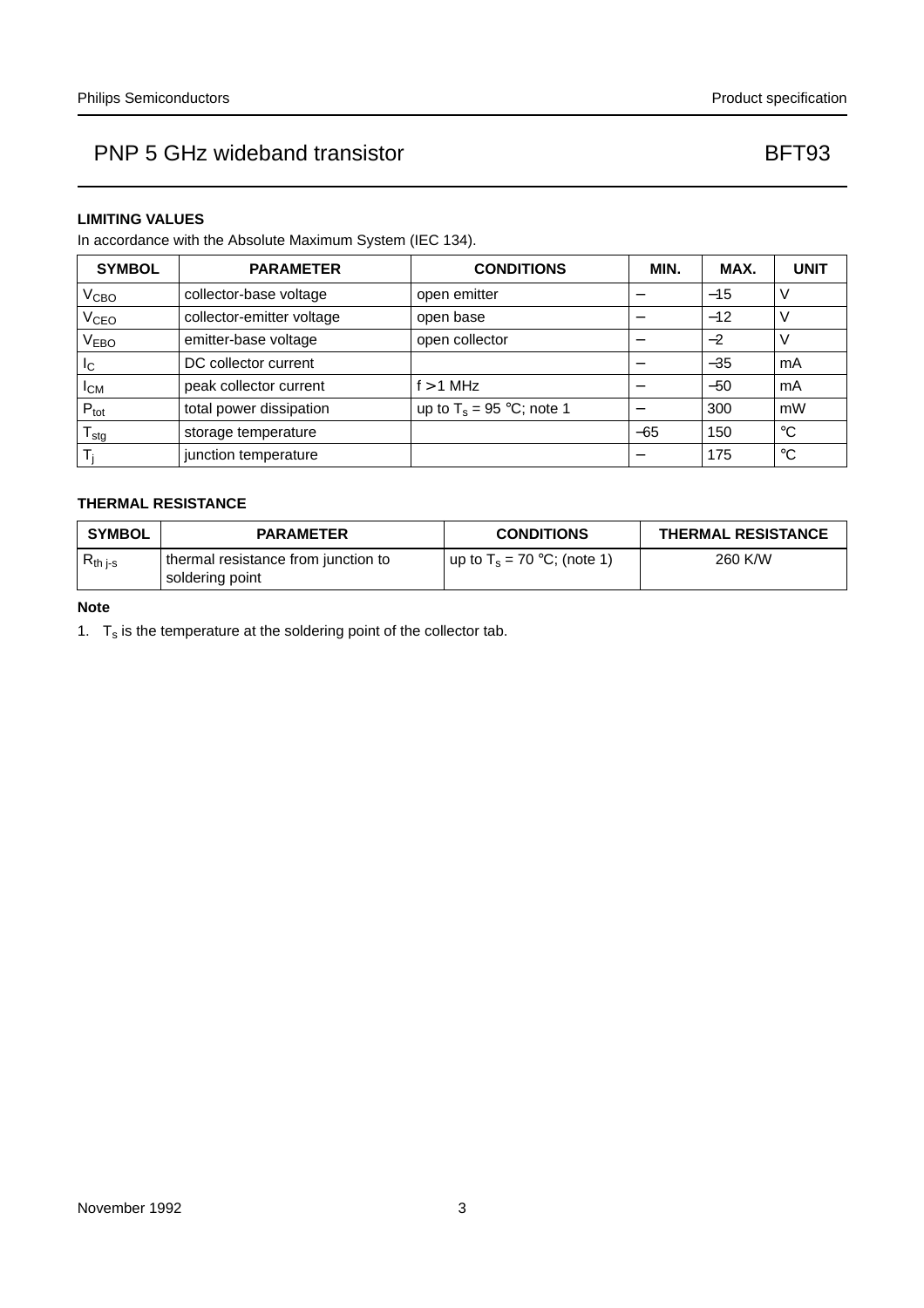## **CHARACTERISTICS**

 $T_j$  = 25 °C unless otherwise specified.

| <b>SYMBOL</b>   | <b>PARAMETER</b>                          | <b>CONDITIONS</b>                                                  | MIN. | TYP. | MAX.  | <b>UNIT</b> |
|-----------------|-------------------------------------------|--------------------------------------------------------------------|------|------|-------|-------------|
| ICBO            | collector cut-off current                 | $I_F = 0$ ; $V_{CB} = -5$ V                                        |      |      | $-50$ | nA          |
| $h_{FE}$        | DC current gain                           | $I_C = -30$ mA; $V_{CE} = -5$ V                                    | 20   | 50   |       |             |
| $f_T$           | transition frequency                      | $I_C = -30$ mA; $V_{CF} = -5$ V;<br>$f = 500$ MHz                  |      | 5    |       | <b>GHz</b>  |
| $C_c$           | collector capacitance                     | $I_E = I_e = 0$ ; $V_{CB} = -10$ V; f = 1 MHz                      |      | 0.95 |       | рF          |
| $C_{\rm e}$     | emitter capacitance                       | $I_c = I_c = 0$ ; $V_{FB} = -0.5$ V; f = 1 MHz                     |      | 1.8  |       | рF          |
| $C_{re}$        | feedback capacitance                      | $I_C = -2$ mA; $V_{CF} = -5$ V; f = 1 MHz                          |      |      |       | рF          |
| G <sub>UM</sub> | maximum unilateral power gain<br>(note 1) | $I_C = -30$ mA; $V_{CF} = -5$ V;<br>f = 500 MHz; $T_{amb}$ = 25 °C |      | 16.5 |       | dВ          |
| F               | noise figure                              | $I_C = -10$ mA; $V_{CF} = -5$ V;<br>f = 500 MHz; $T_{amb}$ = 25 °C |      | 2.4  |       | dВ          |
| $V_{o}$         | output voltage                            | see Fig.2 and note 2                                               |      | 300  |       | mV          |

### **Notes**

1. G<sub>UM</sub> is the maximum unilateral power gain, assuming  $S_{12}$  is zero and

$$
G_{UM} = 10 \text{ log } \frac{{{\left| {{S_{21}}} \right|}^2}}{{\left( {1 - {{\left| {{S_{11}}} \right|}^2}} \right)}{{\left( {1 - {{\left| {{S_{12}}} \right|}^2}} \right)}^d}B}.
$$

2. d<sub>im</sub> = −60 dB (DIN 45004B); l<sub>C</sub> = −30 mA; V<sub>CE</sub> = −5 V; R<sub>L</sub> = 75 Ω;  $V_p = V_o$  at d<sub>im</sub> = –60 dB; f<sub>p</sub> = 495.25 MHz;  $V_q$  =  $V_o$  −6 dB; f<sub>q</sub> = 503.25 MHz;  $V_r = V_o - 6$  dB;  $f_r = 505.25$  MHz; measured at  $f_{(p+q-r)} = 493.25$  MHz.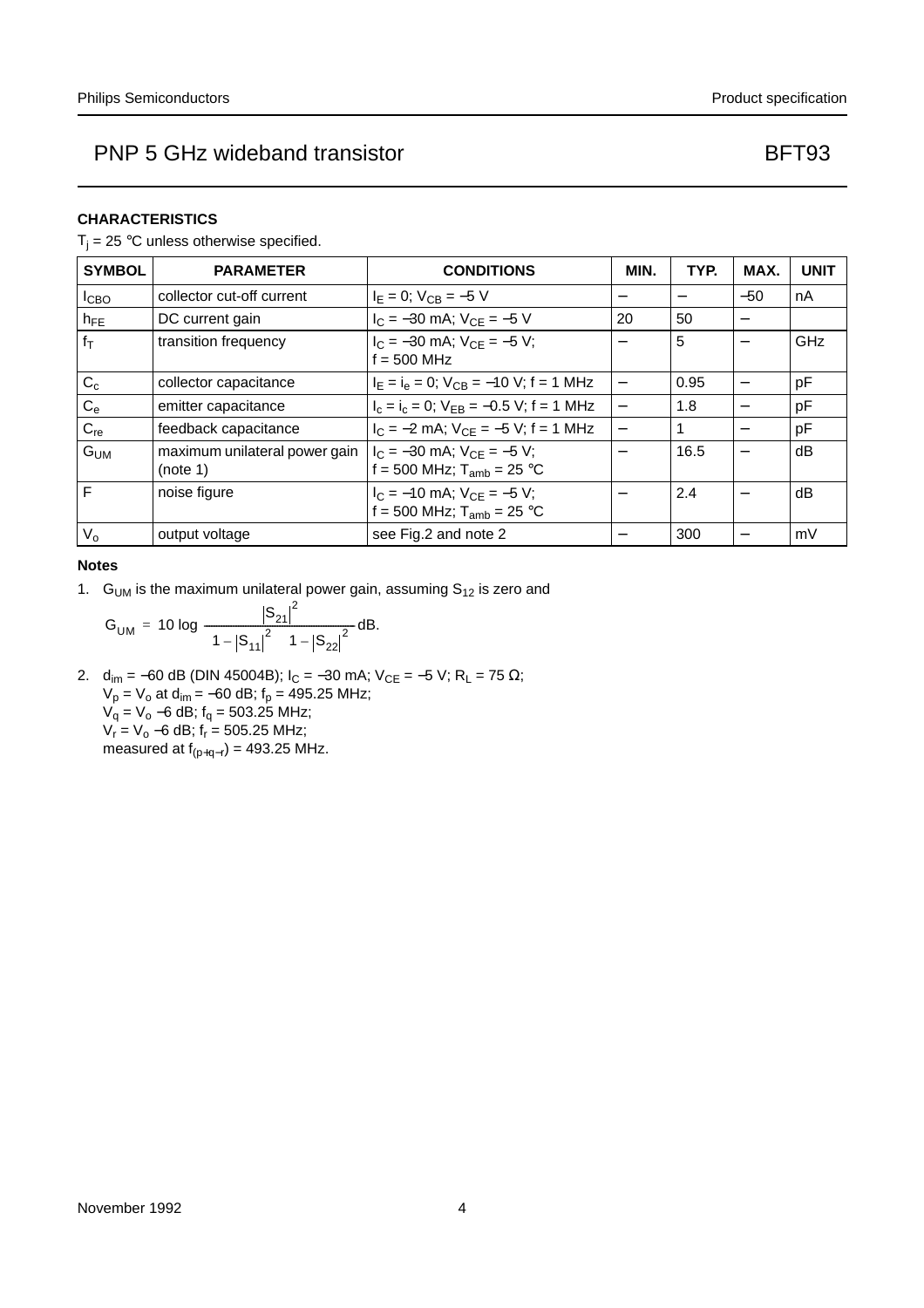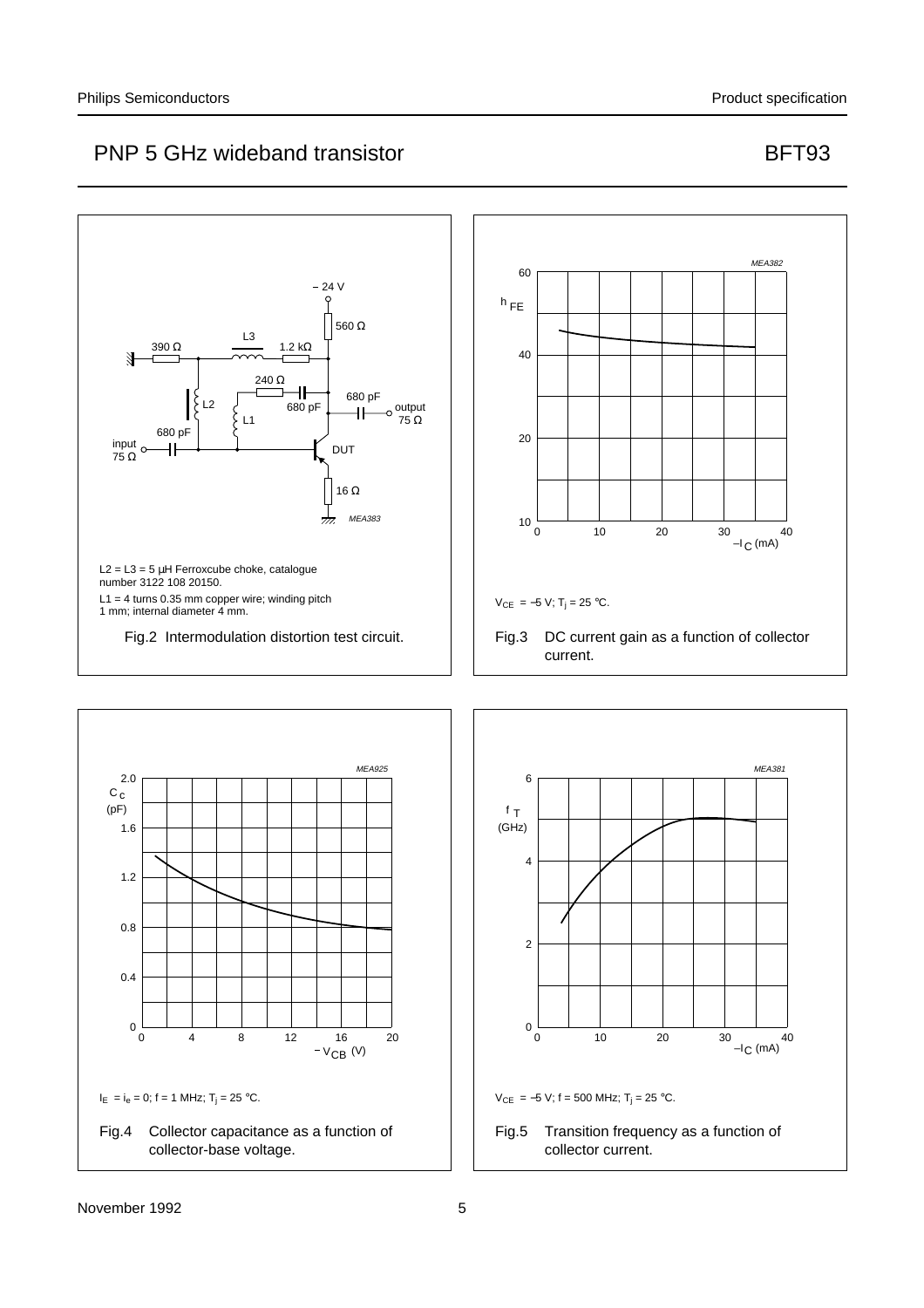

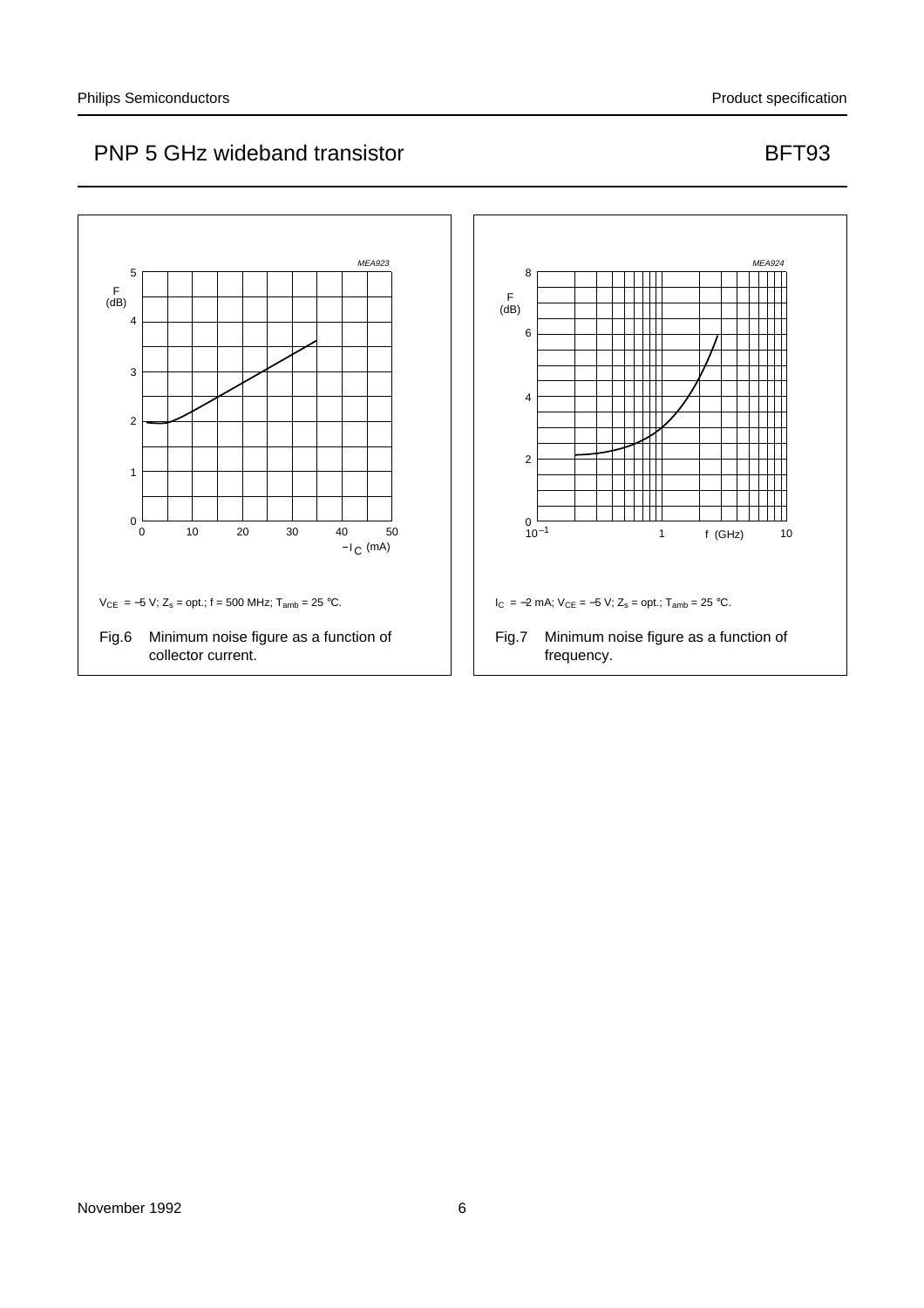## **PACKAGE OUTLINE**